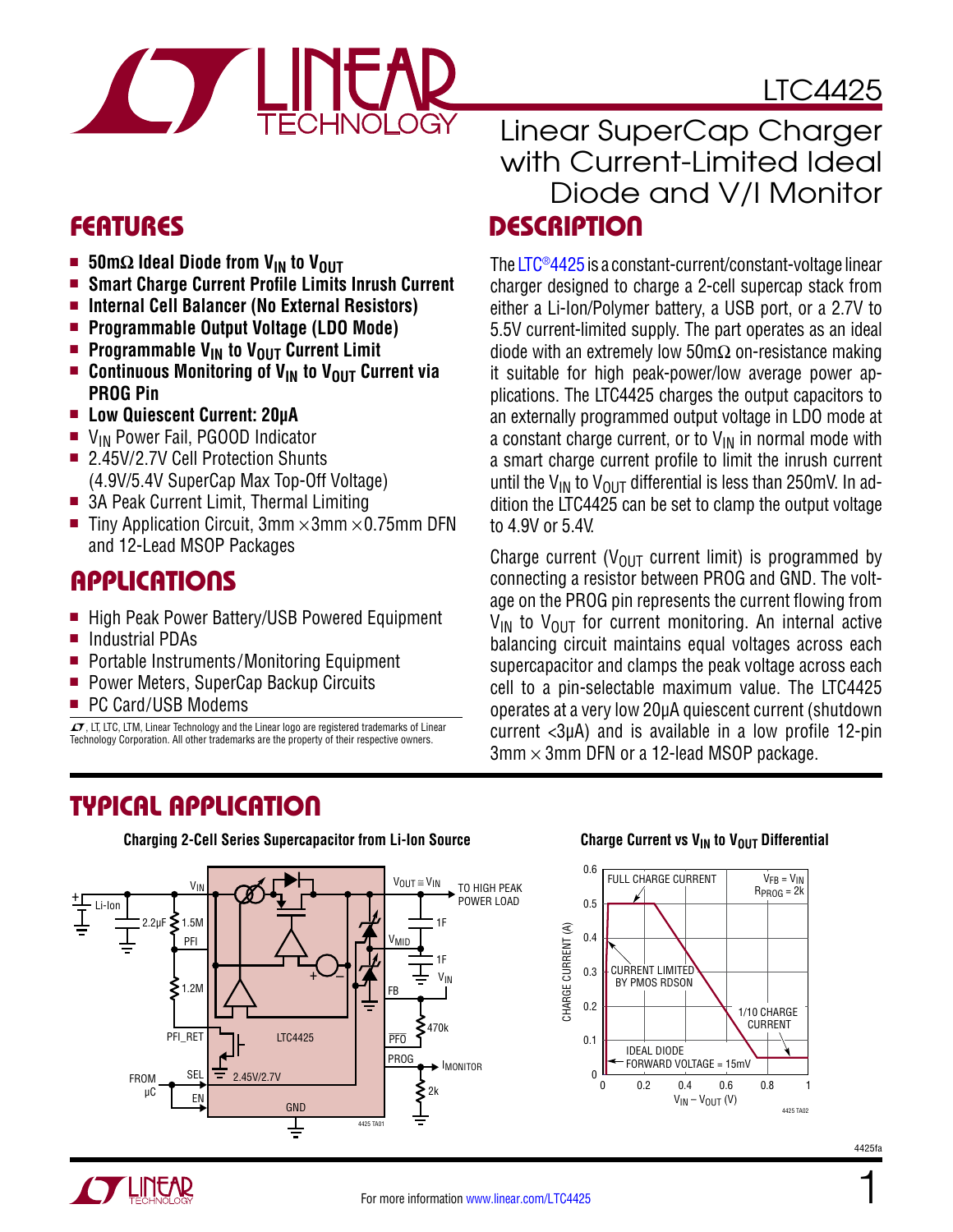### Absolute Maximum Ratings

**(Notes 1, 2)**

 $V_{IN}$ ,  $V_{OUT}$ ,  $V_{MID}$ , FB, PFI\_RET,  $\overline{PFO}$  Voltage . -0.3V to 6V EN, SEL, PFI Voltage  $\ldots$  –0.3V to MAX(V<sub>IN</sub>, V<sub>OUT</sub>) + 0.3V Operating Junction Temperature............–40°C to 125°C

| Storage Temperature Range -65°C to 150°C |  |
|------------------------------------------|--|
| Lead Temperature, MSOP Only              |  |
|                                          |  |

### Pin Configuration



### Order Information

**(<http://www.linear.com/product/LTC4425#orderinfo>)**

| LEAD FREE FINISH | TAPE AND REEL     | <b>PART MARKING*</b> | I PACKAGE DESCRIPTION                       | TEMPERATURE RANGE |
|------------------|-------------------|----------------------|---------------------------------------------|-------------------|
| LTC4425EDD#PBF   | LTC4425EDD#TRPBF  | LFMQ                 | 12-Lead (3mm $\times$ 3mm) Plastic DFN $\,$ | l –40°C to 125°C  |
| LTC4425IDD#PBF   | LTC4425IDD#TRPBF  | LFMQ                 | 12-Lead (3mm × 3mm) Plastic DFN             | l –40°C to 125°C  |
| LTC4425EMSE#PBF  | LTC4425EMSE#TRPBF | 4425                 | 12-Lead Plastic MSOP                        | l –40°C to 125°C  |
| LTC4425IMSE#PBF  | LTC4425IMSE#TRPBF | 4425                 | 12-Lead Plastic MSOP                        | 1–40°C to 125°C   |

Consult LTC Marketing for parts specified with wider operating temperature ranges. \*The temperature grade is identified by a label on the shipping container. For more information on lead free part marking, go to: http://www.linear.com/leadfree/

For more information on tape and reel specifications, go to: http://www.linear.com/tapeandreel/. Some packages are available in 500 unit reels through designated sales channels with #TRMPBF suffix.

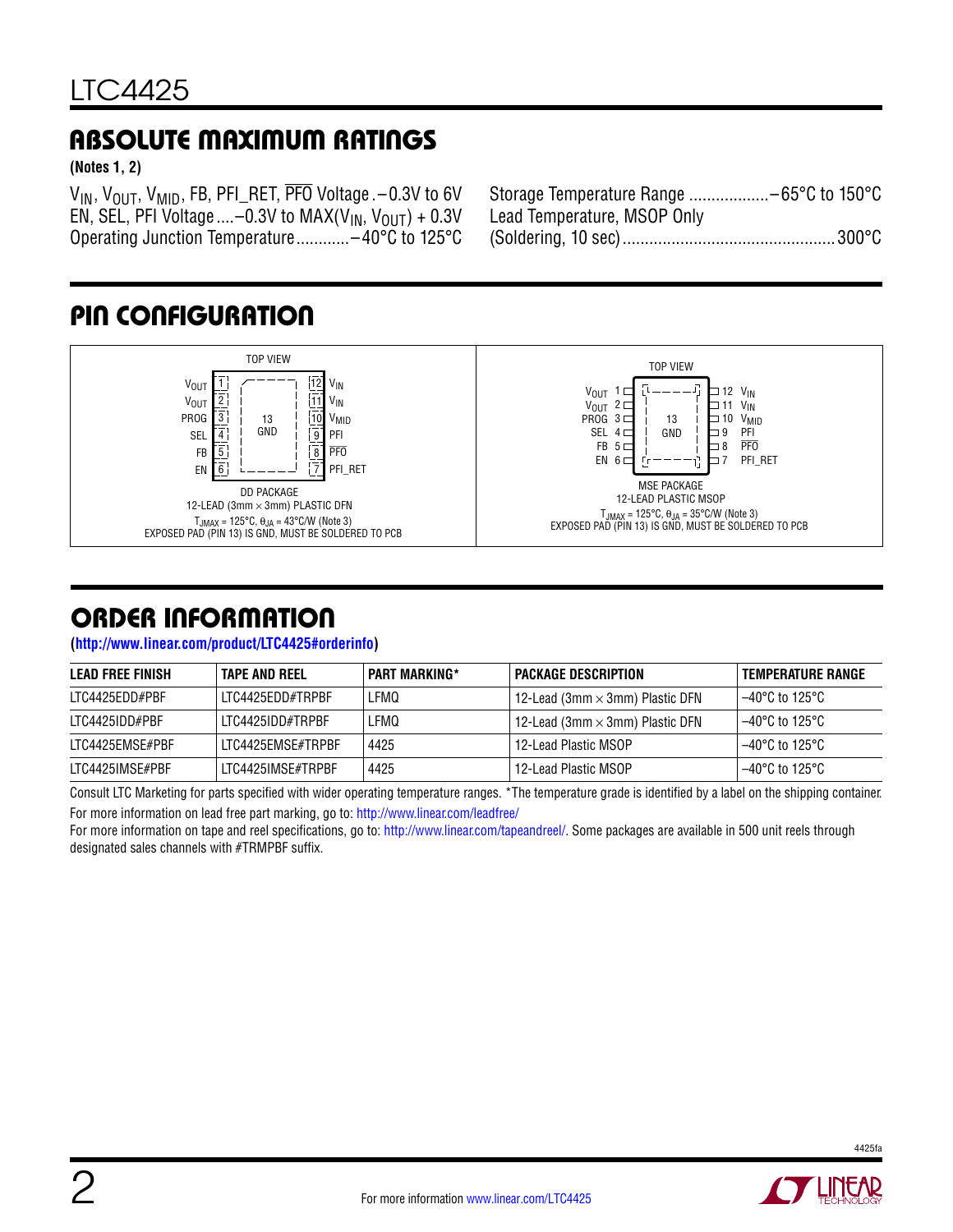### **ELECTRICAL CHARACTERISTICS** The  $\bullet$  denotes the specifications which apply over the full operating

junction temperature range, otherwise specifications are at T<sub>A</sub> = 25°C, V<sub>IN</sub> = 3.8V. (Note 4)

| <b>SYMBOL</b>           | <b>PARAMETER</b>                                              | <b>CONDITIONS</b>                                                                                |   | MIN            | <b>TYP</b>            | <b>MAX</b>  | <b>UNITS</b>                 |
|-------------------------|---------------------------------------------------------------|--------------------------------------------------------------------------------------------------|---|----------------|-----------------------|-------------|------------------------------|
| $V_{\text{IN}}$         | <b>Operating Supply Range</b>                                 |                                                                                                  |   | 2.7            |                       | 5.5         | $\mathsf{V}$                 |
| $I_{Q(IN)}$             | Quiescent Current from VIN                                    | $V_{IN} = V_{OUT}$                                                                               |   |                | 20                    |             | μA                           |
| $I_{Q(OUT)}$            | Quiescent Current from VOUT                                   | $V_{IN} = V_{OUT}$                                                                               |   |                | 3                     |             | μA                           |
| I <sub>SD</sub>         | Quiescent Current in Shutdown                                 | $EN = 0$                                                                                         |   |                |                       | 3           | μA                           |
| <b>Ideal Diode</b>      |                                                               |                                                                                                  |   |                |                       |             |                              |
| V <sub>FWD</sub>        | <b>Forward Voltage</b>                                        |                                                                                                  |   |                | 15                    |             | mV                           |
| R <sub>FWD</sub>        | Open Loop Forward On-Resistance                               |                                                                                                  |   |                | 50                    |             | $m\Omega$                    |
| <b>Supercap Charger</b> |                                                               |                                                                                                  |   |                |                       |             |                              |
| <b>V<sub>FB</sub></b>   | Feedback Voltage                                              |                                                                                                  |   | 1.18           | 1.2                   | 1.22        | $\mathsf{V}$                 |
| <b>IFB</b>              | Feedback Pin Input Leakage                                    |                                                                                                  |   |                |                       | 100         | пA                           |
| ICHG                    | Charge Current in LDO Mode<br>$(FB = 0V)$                     | $RPROG = 0.5k$<br>$R_{PROG} = 5k$                                                                |   |                | $\overline{2}$<br>0.2 |             | А<br>A                       |
|                         | Charge Current in Normal Mode (FB = $V_{IN}$ )                | $R_{PROG} = 0.5k$ , $V_{IN} - V_{OUT} < 250mV$<br>$R_{PROG} = 0.5k$ , $V_{IN} - V_{OUT} > 750mV$ |   |                | $\overline{2}$<br>0.2 |             | A<br>A                       |
|                         |                                                               | $R_{PROG} = 5k$ , $V_{IN} - V_{OUIT} < 250$ mV<br>$R_{PROG} = 5k$ , $V_{IN} - V_{OUT} > 750mV$   |   |                | 200<br>20             |             | mA<br>mA                     |
| V <sub>PROG</sub>       | PROG Pin Servo Voltage in LDO Mode                            | FB < 1.2V                                                                                        |   |                | 1.00                  |             | V                            |
| h <sub>PROG</sub>       | Ratio of Charge Current to PROG Pin Current                   |                                                                                                  |   |                | 1000                  |             | mA/mA                        |
| V <sub>PROG</sub>       | PROG Pin Servo Voltage in Normal Mode (FB = $V_{IN}$ )        | $V_{IN} - V_{OUT} < 250$ mV<br>$V_{\text{IN}} - V_{\text{OUT}} > 750$ mV                         |   |                | 1.00<br>0.1           |             | $\mathsf{V}$<br>V            |
| Isc                     | <b>Charger Short-Circuit Current Limit</b>                    | PROG Pin Shorted to GND, FB = 0                                                                  |   | $\overline{2}$ | 3                     | 4           | $\overline{A}$               |
| $t_{SS}$                | <b>Charger Soft Start Time</b>                                | $FB = 0$                                                                                         |   |                | 1.5                   |             | ms                           |
| T <sub>LIM</sub>        | Junction Temperature in Constant Temperature<br>Mode (Note 5) | $V_{OIII} = 0$ , FB = 0, R <sub>PROG</sub> = 0.5k                                                |   |                | 105                   |             | °C                           |
| <b>Voltage Clamps</b>   |                                                               |                                                                                                  |   |                |                       |             |                              |
| VCLAMP                  | Maximum Voltage Across the Top Capacitor                      | $V_{SEL} = Lo$<br>$V_{SEL} = Hi$                                                                 |   |                | 2.45<br>2.7           | 2.5<br>2.75 | V<br>$\mathsf{V}$            |
|                         | Maximum Voltage Across the Bottom Capacitor                   | $V_{\text{SEL}} = L_0$<br>$V_{SEL} = Hi$                                                         | ● |                | 2.45<br>2.7           | 2.5<br>2.75 | $\mathsf{V}$<br>$\mathsf{V}$ |
| $V_{\mathsf{RIP}}$      | V <sub>OUT</sub> Clamp Hysteresis                             | If Either Capacitor Reaches Clamp<br>Voltage i.e. V <sub>OUT</sub> < V <sub>IN</sub>             |   |                | 50                    |             | mV                           |
| $I_{SH(TOP)}$           | <b>Top Shunt Current</b>                                      | $R_{PROG} = 1k$ , $(V_{OUT} - V_{MID}) > V_{CLAMP}$                                              |   |                | 160                   |             | mA                           |
| I <sub>SH(BOT)</sub>    | <b>Bottom Shunt Current</b>                                   | $R_{PROG} = 1k$ , $V_{MID} > V_{CLAMP}$                                                          |   |                | 140                   |             | mA                           |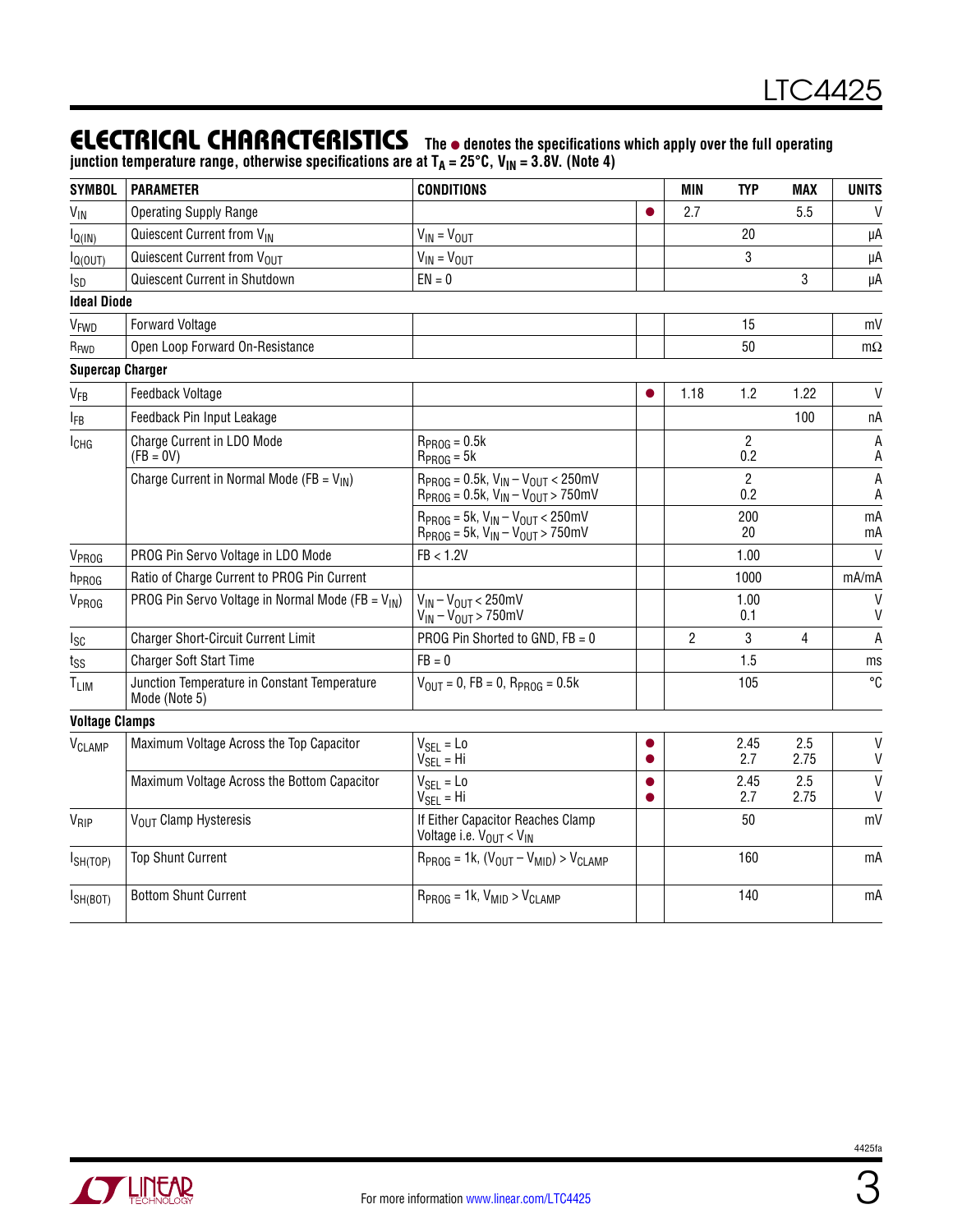### **ELECTRICAL CHARACTERISTICS** The  $\bullet$  denotes the specifications which apply over the full operating

junction temperature range, otherwise specifications are at T<sub>A</sub> = 25°C, V<sub>IN</sub> = 3.8V. (Note 4)

| <b>SYMBOL</b>           | <b>PARAMETER</b>                                     | <b>CONDITIONS</b>                                 |  | MIN  | <b>TYP</b> | MAX  | <b>UNITS</b> |  |
|-------------------------|------------------------------------------------------|---------------------------------------------------|--|------|------------|------|--------------|--|
| <b>Leakage Balancer</b> |                                                      |                                                   |  |      |            |      |              |  |
| V <sub>MID</sub>        | V <sub>MID</sub> Output Voltage                      | $V_{\text{OUT}} = 3.6V$                           |  | 1.76 | 1.8        | 1.84 | $\mathsf{V}$ |  |
|                         | V <sub>MID</sub> Maximum Current Sourcing Capability | $V_{MID} < V_{OUT/2}$ , $V_{MID} < V_{CLAMP}$     |  |      | 0.7        |      | mA           |  |
|                         | V <sub>MID</sub> Maximum Current Sinking Capability  | $V_{MID}$ > $V_{OUT/2}$ , $V_{MID}$ < $V_{CLAMP}$ |  |      | 1.2        |      | mA           |  |
| PFO, PFI_RET, PFI       |                                                      |                                                   |  |      |            |      |              |  |
|                         | Output Low Voltage (PFO, PFI_RET)                    | $I_{\text{PIN}} = 5 \text{mA}$                    |  |      | 65         |      | mV           |  |
|                         | Pin Leakage Current (PFO, PFI_RET)                   | $V_{\text{PIN}} = 5V, EN = 0$                     |  |      |            |      | μA           |  |
|                         | FB Threshold Voltage for Power Good (Rising)         | LDO Mode                                          |  | 1.09 | 1.11       | 1.13 | V            |  |
|                         | Input-to-Output Differential for Power Good (Rising) | Normal Mode                                       |  |      | 265        |      | mV           |  |
| V <sub>PFI</sub>        | PFI Threshold (Falling)                              |                                                   |  | 1.18 | 1.2        | 1.22 | V            |  |
|                         | PFI Hysteresis                                       |                                                   |  |      | 10         |      | mV           |  |
| IPFI                    | PFI Pin Input Leakage                                |                                                   |  |      |            | 100  | пA           |  |
|                         | Power Good Timer Delay                               |                                                   |  |      | 200        |      | ms           |  |
|                         | Logic Inputs (EN, SEL)                               |                                                   |  |      |            |      |              |  |
| $V_{IL}$                | Logic Low Input Voltage                              |                                                   |  |      |            | 0.4  | V            |  |
| $V_{\text{IH}}$         | Logic High Input Voltage                             |                                                   |  | 1.2  |            |      | V            |  |
| IІH                     | Input Current High                                   | EN, SEL Pins at 5.5V                              |  | $-1$ |            |      | μA           |  |
| ЧL                      | Input Current Low                                    | EN, SEL Pins at GND                               |  | $-1$ |            |      | μA           |  |

**Note 1:** Stresses beyond those listed under Absolute Maximum Ratings may cause permanent damage to the device. Exposure to any Absolute Maximum Rating condition for extended periods may affect device reliability and lifetime.

**Note 2:** The current limit features of this part are intended to protect the IC from short term or intermittent fault conditions. Continuous operation above the maximum specified pin current rating may result in device degradation or failure.

**Note 3:** Failure to solder the exposed backside of the package to the PC board ground plane will result in a thermal resistance much greater than 43°C/W on the DD package and greater than 35°C/W on MSE package.

**Note 4:** The LTC4425E (E grade) is guaranteed to meet specifications from 0°C to 85°C junction temperature. Specifications over the –40°C to 125°C operating junction temperature range are assured by design, characterization and correlation with statistical process controls. The LTC4425I (I grade) is guaranteed over the full -40°C to 125°C operating junction temperature range. The junction temperature,  $T_J$ , is calculated from the ambient temperature,  $T_A$ , and power dissipation,  $P_D$ , according to the formula:

#### $T_J = T_A + (P_D \cdot \theta_{JA} \cdot C/W).$

Note that the maximum ambient temperature is determined by specific operating conditions in conjunction with board layout, the rated thermal package thermal resistance and other environmental factors.

**Note 5:**  $V_{IN}$  to  $V_{OUT}$  charge current is reduced by thermal foldback as junction temperature approaches 105°C.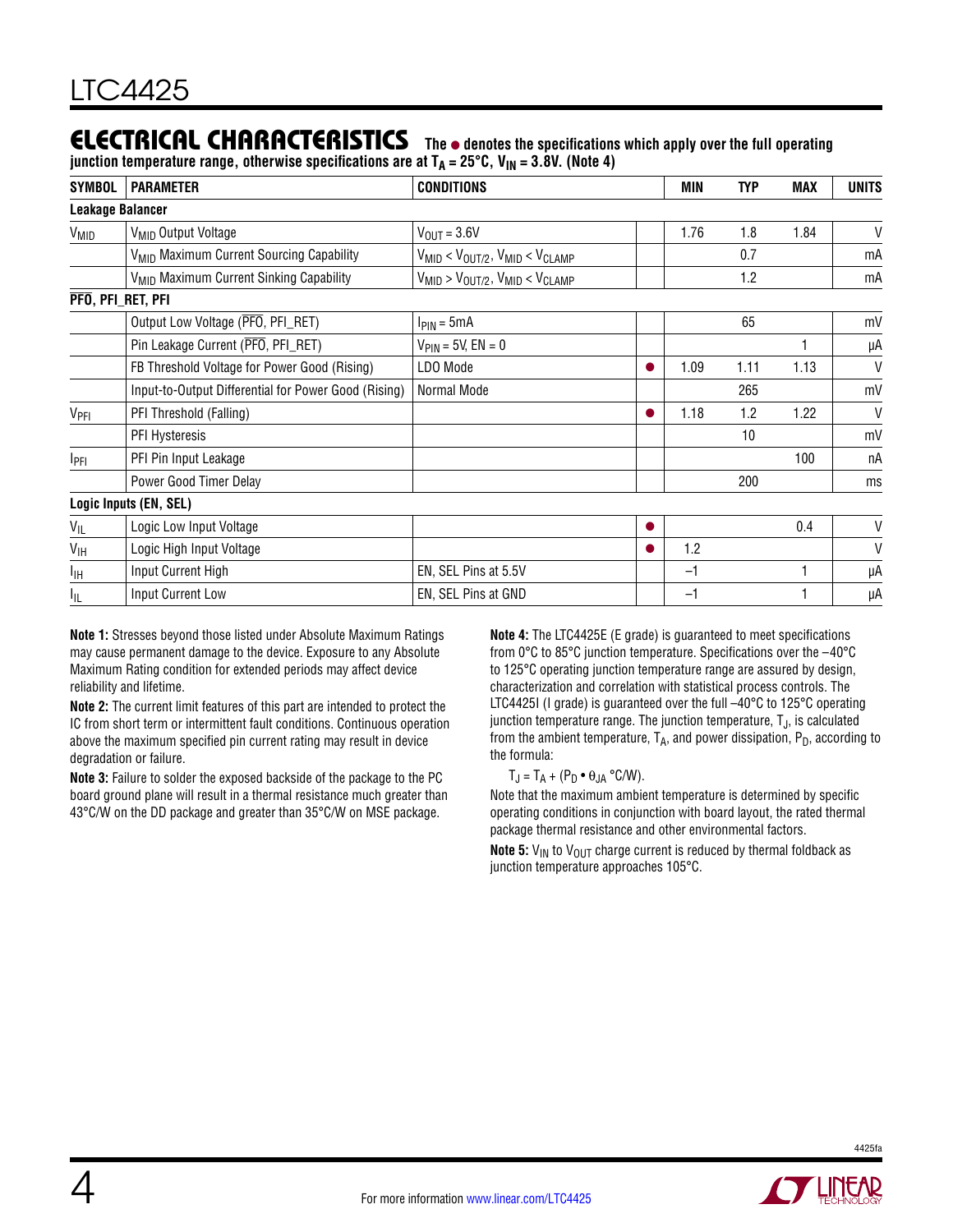### Typical Performance Characteristics

 $T_A = 25^\circ \text{C}$ , unless otherwise noted.





**VIN Quiescent Current** 

 $\overline{\text{v}}$ s Temperature (V<sub>IN</sub>  $\geq$  V<sub>OUT</sub>)



**VOUT QUIESCENT CURRENT vs Temperature (V<sub>IN</sub> < V<sub>OUT</sub>)** 



4425fa



 $-45 - 30 - 15 = 0$ 

TEMPERATURE (°C)

–30 –15 0 15 30 45 60 75 90 105 120

4425 G07

 $\overline{0}$ 

OUTPUT VOLTAGE (V)

0.5 1 1.5 2 2.5 3 3.5 4 4.5

4425 G08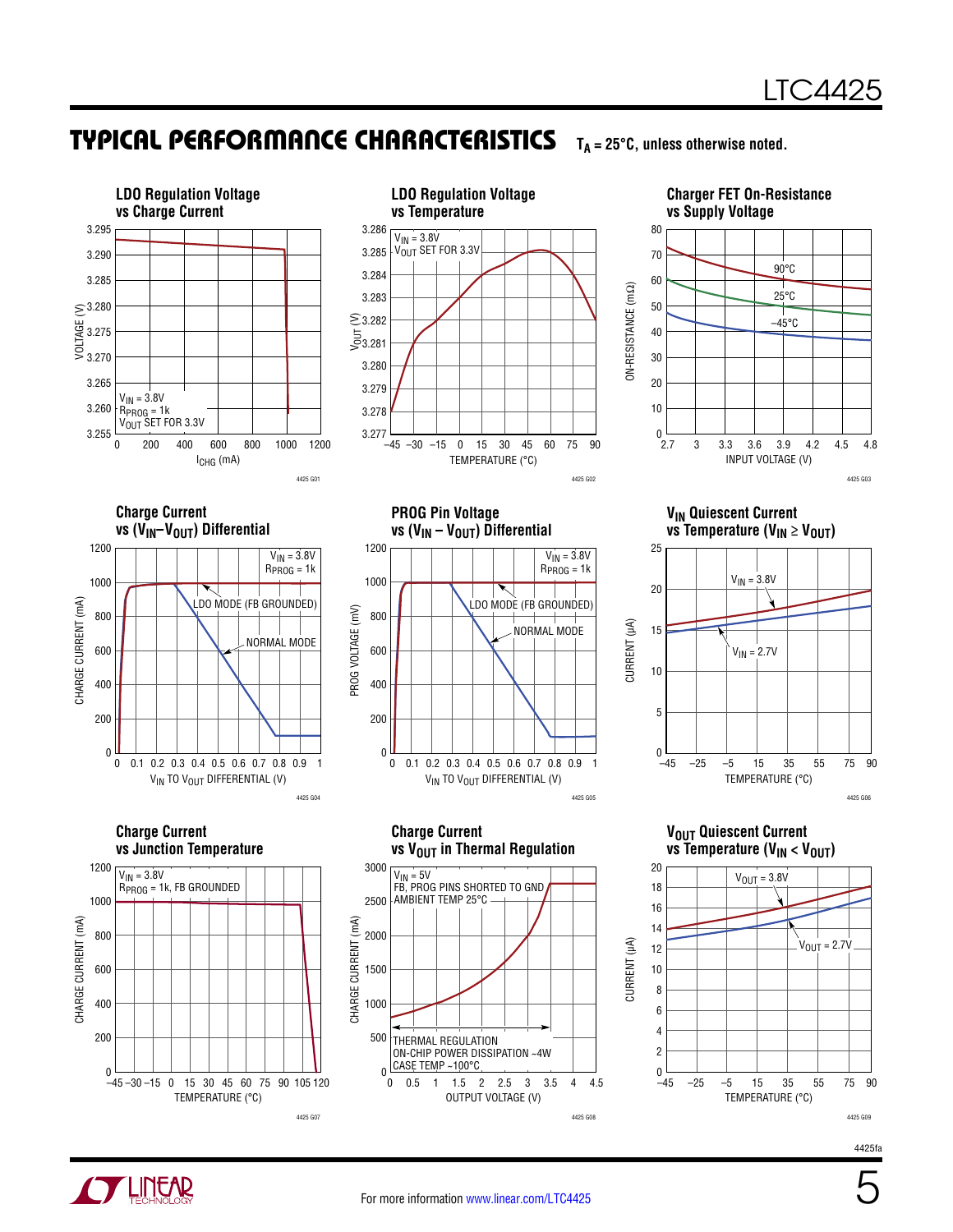# Typical Performance Characteristics

**TA = 25°C, unless otherwise noted.**



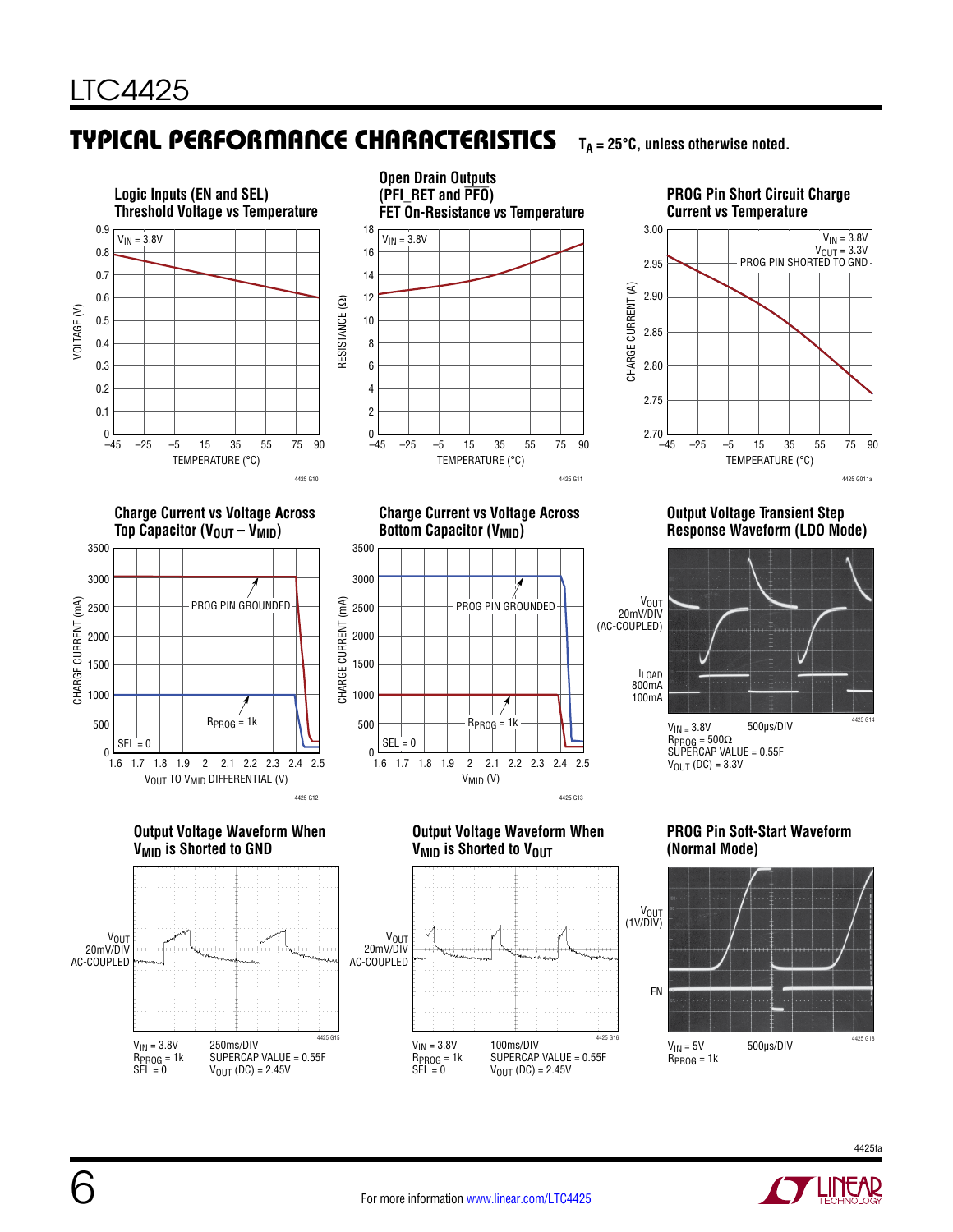### Pin Functions

**V<sub>OUT</sub> (Pin 1, 2):** Output Pin of the Charger. Typically connects to the top of the 2-cell supercap stack.

**PROG (Pin 3):** Charge Current Program and Charge Current Monitor Pin. A resistor connected from PROG to ground programs the charge current. In LDO mode, this pin always servos to 1V. However, if the charge current profile is turned on, this pin servos to a voltage between 1V and 0.1V depending on the input-to-output differential. In all cases, the voltage on this pin always represents the actual charge current.

**SEL (Pin 4):** Logic Input to Select One of the Two Possible Clamp Voltages ( $V_{\text{CI AMP}}$ ). If the pin is a logic low, the maximum voltage across any supercap of the stack is 2.45V. If the pin is a logic high, it is 2.7V. Do not float this pin.

**FB (Pin 5):** In LDO mode, output voltage is programmed by a resistor divider from  $V_{OIIT}$  via the FB pin. In this mode, the voltage on this pin always servos to the internal reference voltage of 1.2V. If the FB pin is pulled up to  $V_{IN}$ , the LDO mode is disabled and the charge current profile mode is turned on. Shorting the FB pin to GND turns off charge current profile mode. Do not float this pin.

**EN (Pin 6):** Digital Input to Enable the Charger. If this pin is a logic high, the part is enabled and it draws only 20μA of quiescent current from the input or output when idle. If this pin is a logic low, the part is in shutdown mode and draws less than 3μA. Do not float this pin.

**PFI\_RET (Pin 7):** This pin connects to the bottom of the external resistor divider for the input power-fail comparator. In shutdown mode, an internal switch opens up this path to reduce the current drawn by the resistor divider.

**PFO (Pin 8):** Open Drain Output of the Power-Fail Comparator. This pin is driven to logic low if at least one of the following conditions is true: (1)  $V_{IN}$  is less than a value programmed by an external divider via PFI, (2)  $V_{OUT}$  has not reached within 7.5% of its final programmed value in LDO mode, or (3)  $V_{OIIT}$  is not within 250mV of  $V_{IN}$  in charge current profile mode. When all these conditions are false for at least 200ms, this pin goes high impedance indicating that power is good.

**PFI (Pin 9):** Input to the Power-Fail Comparator. The input voltage below which PFO pin indicates a power-fail condition can be programmed by connecting this pin to an external resistor divider between  $V_{IN}$  and PFI\_RET pin.

**V<sub>MID</sub>** (Pin 10): Connects to the Midpoint of the 2-Cell supercap stack. An internal leakage balancing amplifier drives this pin to a voltage which is exactly half of  $V_{\text{OUT}}$ .

**VIN (Pin 11, 12):** Input Power Pin. Typically connected to a DC source like a Li-Ion/Polymer battery or a USB port. This pin should be bypassed with a low ESR ceramic capacitor.

**GND (Exposed Pad Pin 13):** GND. The Exposed Pad should be connected to a continuous ground plane on the second layer of the printed circuit board by several vias directly under the part to achieve optimum thermal conduction.

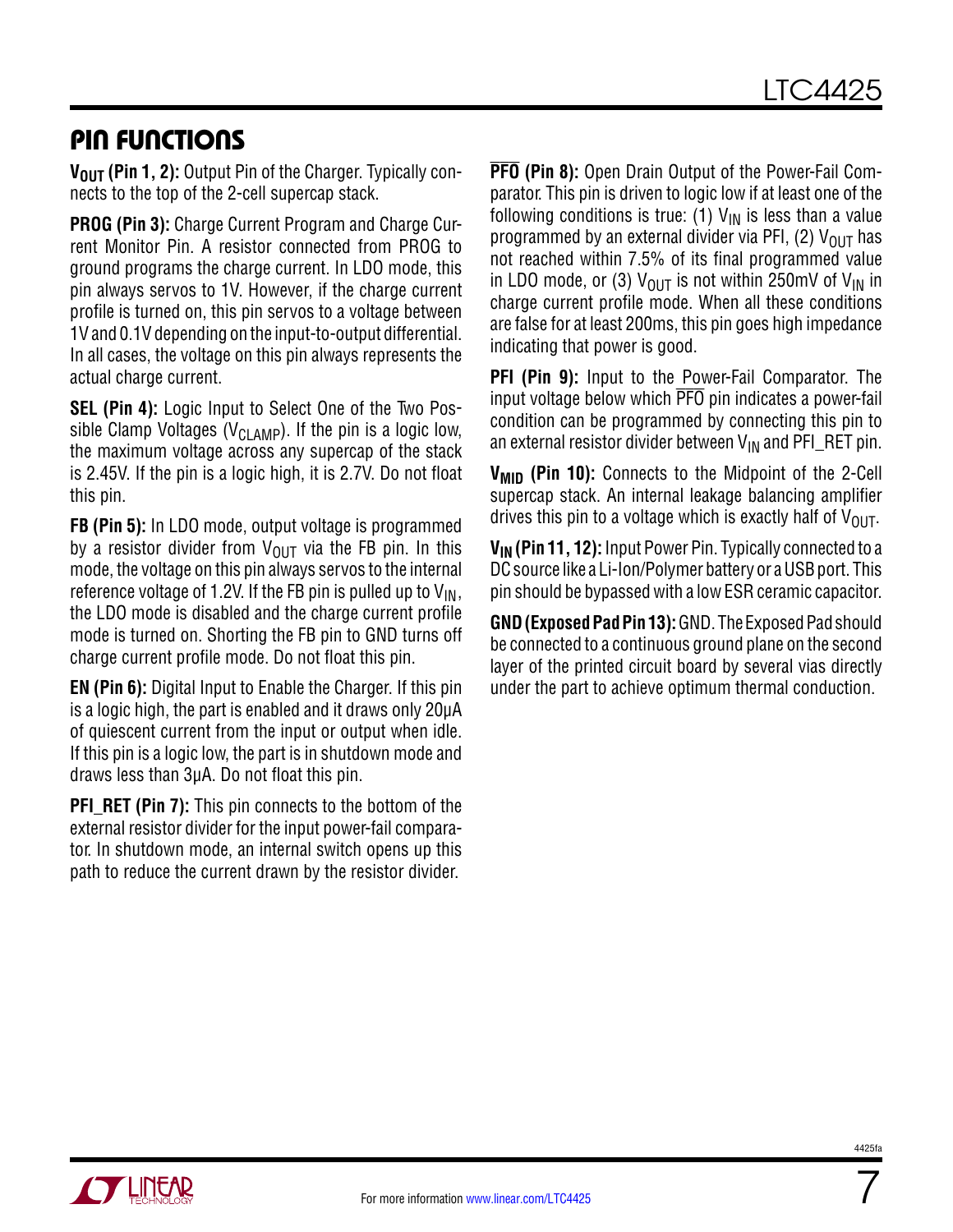# **BLOCK DIAGRAM**



**Figure 1. LTC4425 Block Diagram**

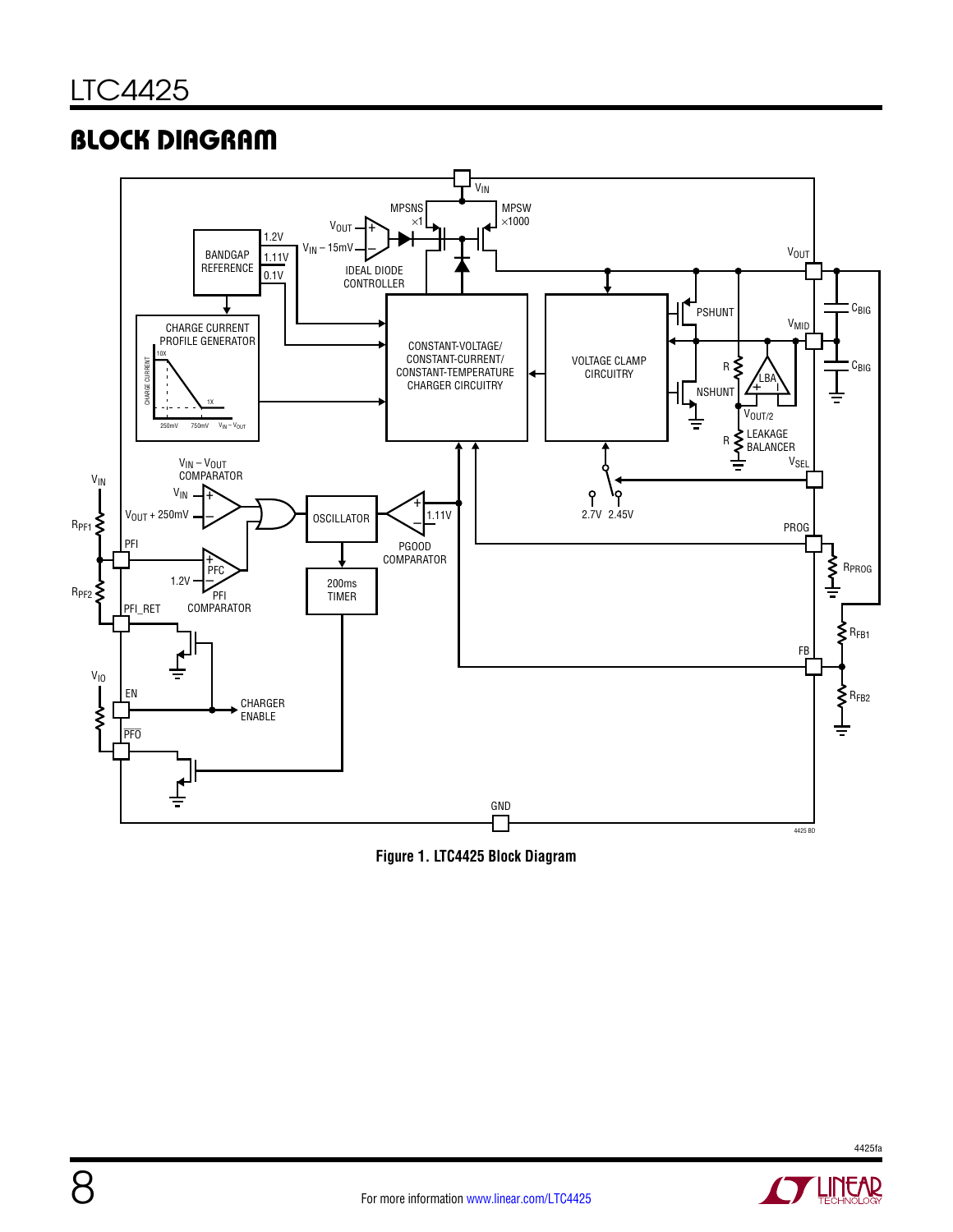# **OPERATION**

The LTC4425 is a linear charger designed to charge a two-cell series supercap stack by employing a constantcurrent, constant-voltage, and constant-temperature architecture. It has two modes of operation: charge current profile mode (also referred to as normal mode) and LDO mode. In LDO mode, the LTC4425 charges the top of the stack to an externally programmed output voltage with a fixed charge current that is also externally programmable. In charge current profile mode, the LTC4425 charges the top of the stack to the input voltage  $V_{IN}$  with a charge current that varies based on the input-to-output differential voltage.

#### **LDO Mode**

In LDO mode, the output voltage  $V_{OUT}$  is programmed by an external resistor divider network consisting of  $R_{FB1}$  and  $R_{FB2}$  via the FB pin and the charge current is programmed by an external resistor  $R_{PROG}$  via the PROG pin. Please refer to the Block Diagram shown in Figure 1. The charger control circuitry consists of a constantcurrent amplifier and a constant-voltage amplifier. When the part is enabled to charge a discharged supercap stack, initially the constant-current amplifier is in control and servos the PROG pin voltage to 1V. The current through the PROG resistor gets multiplied by approximately 1000, the ratio of the sense MOSFET (MPSNS) and the power MOSFET (MPSW), to charge the supercap stack. As the output voltage  $V_{OUT}$  gets close to the programmed value, the constant-voltage amplifier takes over and backs off the charge current as necessary to maintain the FB pin voltage equal to an internal reference voltage of 1.2V. Since the PROG pin current is always about 1/1000 of the charge current, the PROG pin voltage continues to give an indication of the actual charge current even when the constant-voltage amplifier is in control.

### **Charge Current Profile or Normal Mode**

The LTC4425 is in charge current profile mode when the FB pin is shorted to the input voltage  $V_{IN}$ . In this mode of operation, the constant-voltage amplifier is internally disabled but the charge current is still programmed by the external  $R_{PROG}$  resistor. The charger provides 1/10 of the programmed charge current if the input-to-output voltage differential ( $V_{\text{IN}}-V_{\text{OUT}}$ ) is more than 750mV to limit the power dissipation within the chip. As this differential voltage decreases from 750mV, the charge current increases linearly to its full programmed value when  $V_{OUT}$  is within 250mV or closer to  $V_{IN}$ . As  $V_{OUT}$  rises further, the voltage across the charger FET gets too small to support the full charge current. So the charge current gradually falls off and the charger FET enters into its triode (ohmic) region of operation (see Figure 2). Since the charger FET  $R_{DS(ON)}$  is approximately 50m $\Omega$ , with a programmed charge current of 2A, the FET will enter the ohmic (triode) region and the charge current will start to fall off when  $V_{\text{OUT}}$  is within about 100mV of V<sub>IN</sub>.



**Figure 2. Different Regions of Charge Current Profile**

### **The Ideal Diode Controller**

When the input-to-output differential approaches 15mV, the ideal diode controller takes over the control from the constant-current amplifier and backs off the charge current by pulling up the gate of the charger FET as much as necessary to maintain a 15mV delta across the FET (see Figure 2). As a result,  $V_{OIII}$  can only be charged to 15mV below  $V_{IN}$ . In the event  $V_{IN}$  suddenly drops below  $V_{\text{OUT}}$ , the controller will quickly turn the FET completely off to prevent any loss of charge due to the reverse flow of charge from the supercap back to the supply.



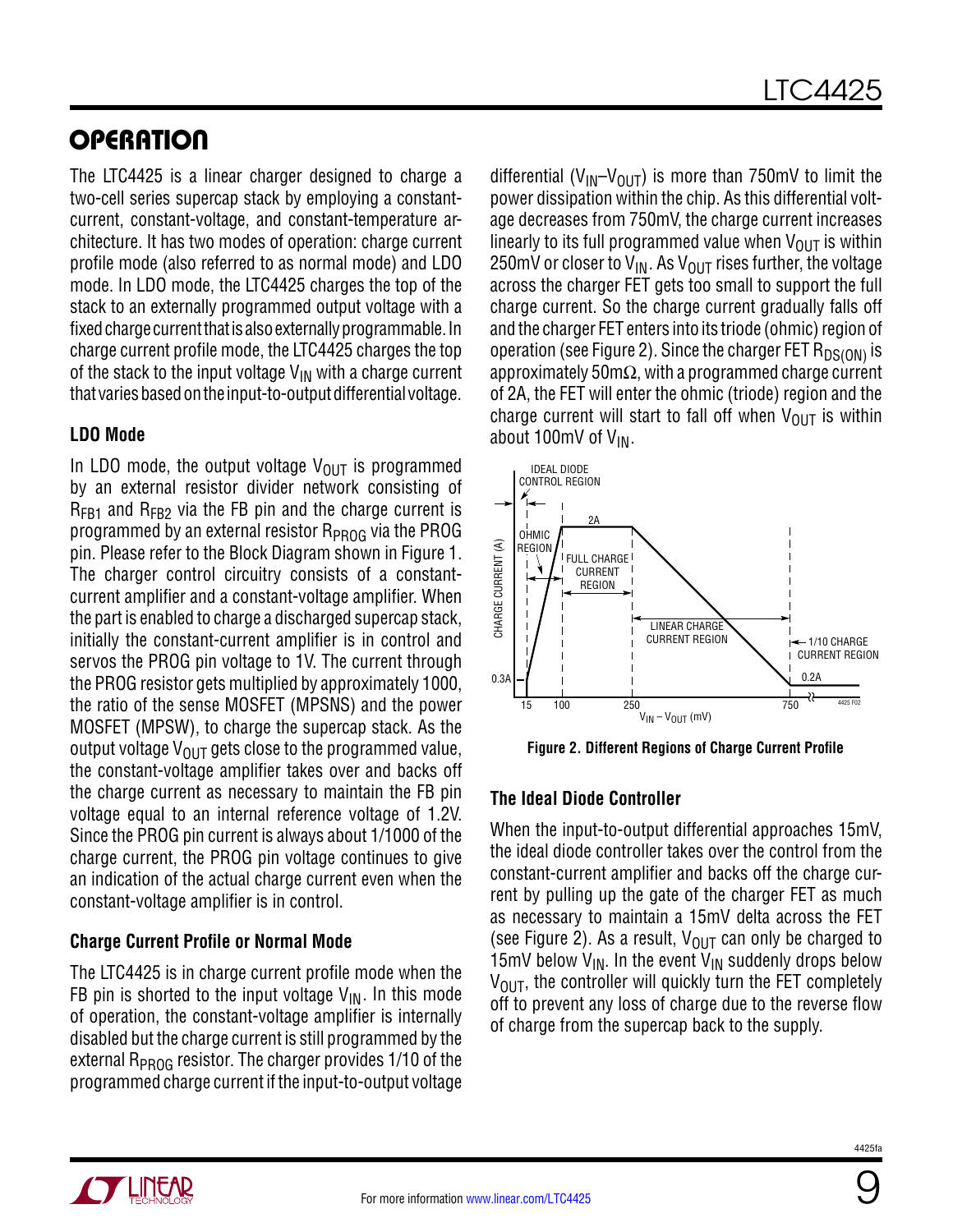# **OPERATION**

### **Thermal Regulation**

In either mode, if the die temperature starts to approach 105°C due to internal power dissipation, a thermal regulator limits the die temperature to approximately 105°C by reducing the charge current. Even in thermal regulation, the PROG pin continues to give an indication of the charge current. The thermal regulation protects the LTC4425 from excessive temperature and allows the user to push the limits of the power handling capability of a given circuit board without the risk of damaging the LTC4425 or the external components. Another benefit of this feature is that the charge current can be set according to typical, rather than worst-case, ambient temperatures for a given application with the assurance that the charger will automatically reduce the charge current in worst-case conditions.

### **Voltage Clamp Circuitry**

The LTC4425 is equipped with circuitry to limit the voltage across any supercap of the stack to a maximum allowable voltage  $V_{\text{Cl AMP}}$ . There are two preset voltages, 2.45V or 2.7V, for V<sub>CLAMP</sub> selectable by the SEL pin. The SEL pin should be set to logic low for lower  $V_{\text{CI AMP}}$  voltage of 2.45V and to logic high for the higher  $V_{\text{CI AMP}}$  voltage of 2.7V. If the voltage across the bottom capacitor, i.e., the  $V_{\text{MID}}$  pin voltage reaches  $V_{\text{CI AMP}}$  first, an NMOS shunt transistor turns on and starts to bleed charge off of the bottom capacitor to GND. Similarly, if the voltage across the top capacitor,  $V_{\text{TOP}}$ , reaches the  $V_{\text{CI AND}}$  voltage first, a PMOS shunt transistor turns on and starts to bleed charge off of the top capacitor to the bottom one.

When the voltage across any of the supercaps reaches within 50mV of  $V_{CI\,AMP}$ , a transconductance amplifier starts to cut back the charge current linearly. By the time any of the shunt devices are on, the charge current gets reduced to 1/10 of the programmed value and stays at this reduced level as long as the shunt device is on. This is to prevent the shunt devices from getting damaged by excessive heat. The comparators that control the shunt devices have a 50mV hysteresis meaning that when the voltage across either capacitor is reduced by 50mV, the shunt devices turn off and normal charging resumes with full charge current unless limited by any of the other amplifiers controlling the gate of the charger FET. In the

event both capacitors exceed their maximum allowable voltage,  $V_{\text{CLAMP}}$ , the main charger FET completely shuts off and both shunt devices turn on. Both shunt devices are actually current mirrors guaranteed to shunt more current away than that coming through the charger FET.

### **Leakage Balancing Circuitry**

The LTC4425 is equipped with an internal leakage balancing amplifier, LBA, which servos the midpoint, i.e.,  $V_{MID}$  pin voltage, to exactly half of the output voltage,  $V_{\text{OUT}}$ . However it has a very limited source and sink capability of approximately 1mA. It is designed to handle slight mismatch of the supercaps due to leakage currents; not to correct any gross mismatch due to defects. The balancer is only active as long as there is an input present. The internal balancer eliminates the need for external balancing resistors.

### **Short-Circuit Current Limit**

In the event the PROG pin gets shorted to GND, the LTC4425 limits the PROG pin current to approximately 3mA which, in turn, limits the maximum charge current to about 3A. While in short-circuit, if one of the supercaps approaches within 50mV of its maximum allowable voltage,  $V_{C1 \text{ AMP}}$ a current-limit foldback circuit cuts back the short-circuit current limit to approximately 1/10 of its full value or to about 300mA.

### **Supply Status Monitor**

The LTC4425 includes an input power-fail comparator, PFC, which monitors the input voltage  $V_{\text{IN}}$  via the PFI pin. At anytime, if  $V_{IN}$  falls below a certain externally programmable threshold, it reports the undervoltage situation by pulling down the open-drain output PFO low. This under-voltage threshold is programmed by connecting an external resistor divider network (consisting of  $R_{PF1}$  and  $_{BPF2}$ ) between  $V_{IN}$  and the PFI\_RET pins. When the part is enabled, a low  $R_{DS(ON)}$  (approx. 13Ω) internal pull-down transistor pulls the bottom end of  $R_{PF2}$ , i.e., the PFI\_RET pin to GND to complete the divider network. When the part is disabled, this transistor opens  $R_{PF2}$  from GND, thereby saving the current drawn by the divider network. The power-fail comparator has a built-in filter to reject any transient supply glitch that is less than 10μS long.

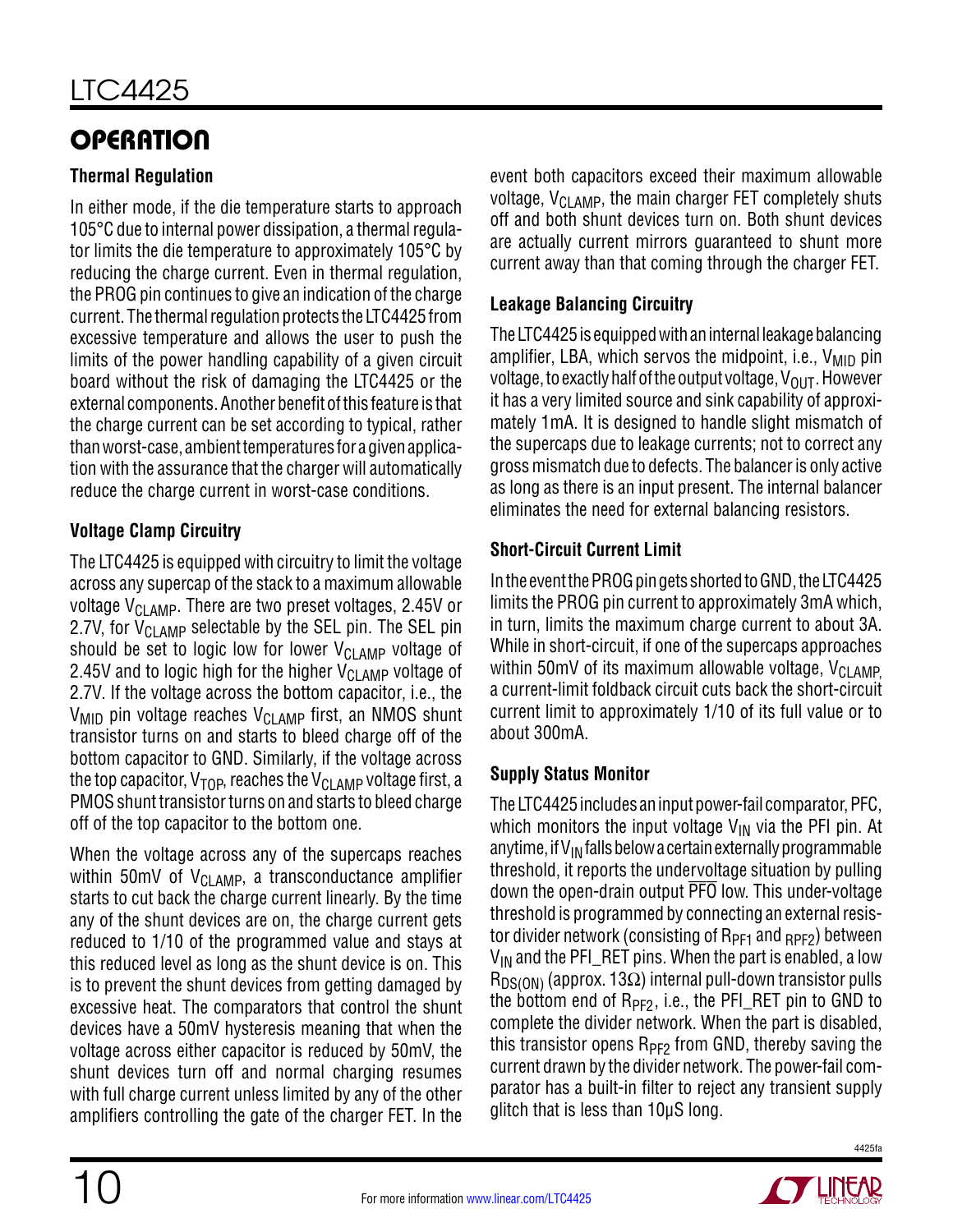# **OPERATION**

#### **Output Status Monitor**

The LTC4425 has an internal comparator to always monitor the output voltage  $V_{OUT}$ . At any time, if  $V_{OUT}$  falls below 7.5% of its final programmed value in LDO mode or more than 250mV below the input voltage  $V_{IN}$  in charge current profile mode, the comparator reports the power-fail condition by pulling the same open-drain output PFO low. When both input and output voltages are good for at least 200ms, the PFO pin goes high impedance and can be pulled up to any external supply by a resistor to indicate a power good situation. In normal mode, the load should not exceed 1/10th of the programmed charge current until PFO is high.

#### **V<sub>OUT</sub>** > V<sub>IN</sub> Operation

If the EN pin is pulled high and  $V_{IN}$  is below  $V_{OUT}$  or floating, most of the circuitry including the voltage clamp circuitry is kept alive and the part draws about 20µA from the output capacitors. However, the internal leakage balancer is turned off under this condition.

#### **Shutdown Mode**

The LTC4425 can be shut down by pulling the EN pin low. In shutdown mode, very minimal circuitry is alive and the part draws less than 3µA from the supply or from the output capacitors if the supply is not present.

#### **Charge Current Soft-Start**

The LTC4425 includes a soft-start circuit to minimize the inrush current at the start of a charge cycle. When a charge cycle is initiated, the charge current ramps from zero to full-scale over a period of approximately 1ms and this soft-start can be monitored by observing the PROG pin voltage. This has the effect of minimizing the transient current load on the power supply during start-up.

#### **Thermal Shutdown**

The LTC4425 includes a thermal shutdown circuit in addition to the thermal regulator. If for any reason, the die temperature exceeds 160°C, the entire part shuts down. It resumes normal operation once the temperature drops by about 14°C, to approximately 146°C.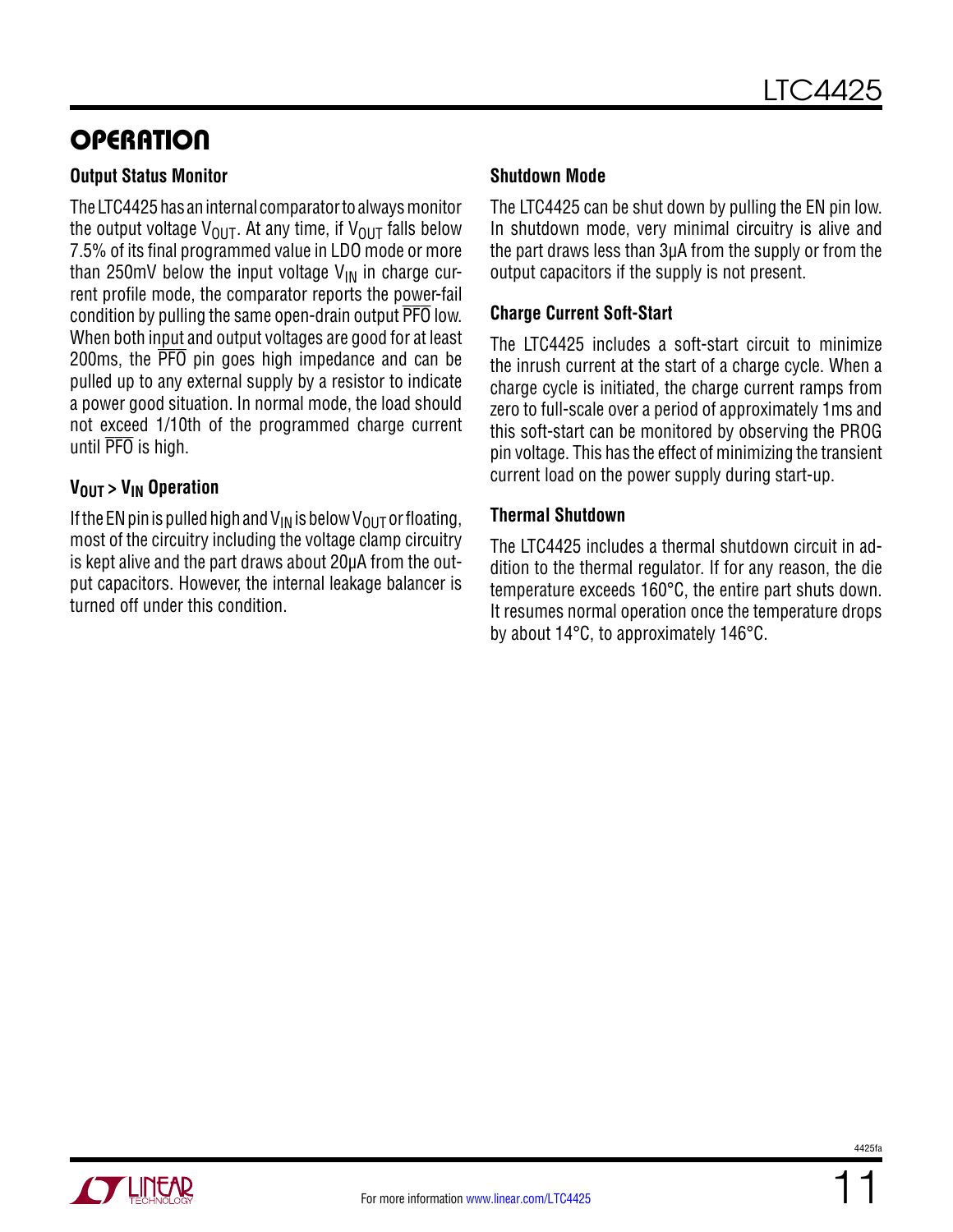# Applications Information

#### **Programming the Output Voltage**

In LDO mode, the LTC4425 output voltage can be programmed for any voltage between 2.7V and  $V_{\text{IN}}$  by using a resistor divider from  $V_{\text{OUT}}$  pin to GND via the FB pin such that:

 $V_{\text{OIII}} = V_{\text{FR}} \cdot (1 + R_{\text{FR1}}/R_{\text{FR2}})$ 

where  $V_{FR}$  is 1.2V. See Figure 3.

Typical values for  $R_{FB}$  are in the range of 40k to 1M. Too small a resistor will result in a large quiescent current whereas too large a resistor coupled with FB pin capacitance will create an additional pole and may cause loop instability.



**Figure 3. Programming Output Voltage and Input Threshold for Power Fail Comparator.**

#### **Programming the Input Voltage Threshold for Power Fail Status Indicator**

The input voltage below which the power fail status pin PFO indicates a power-fail condition is programmed by using a resistor divider from the  $V_{\text{IN}}$  pin to the PFI\_RET pin via the PFI pin such that:

 $V_{IN}$ ,  $\overline{PF_0} = V_{PFI} \cdot (1 + R_{PF1}/R_{PF2})$ 

where  $V_{\text{PFI}}$  is 1.2V. See Figure 3.

Typical values for  $R_{PF}$  are in the range of 40k to 1M. In shutdown mode, this divider network is disconnected from ground via the PFI\_RET pin to save the quiescent current drawn by the network.

#### **Programming the Charge Current**

The LTC4425 charge current is programmed using a single resistor from the PROG pin to ground. The charge current out of the  $V_{\text{OUT}}$  pin is 1000 times the current out of the PROG pin. The program resistor and the charge current are calculated using the following equations:

 $R_{PROG} = 1000 \cdot (1 \text{V/l}_{CHRG})$ ,  $R_{PROG} = 1000 \cdot (1 \text{V/R}_{PROG})$ 

where  $I_{CHRG}$  is the charge current out of the  $V_{OUT}$  pin. The charge current out of the  $V_{OUT}$  pin can be determined at any time by monitoring the PROG pin voltage and using the following equation:

 $I_{CHRG} = 1000 \cdot (V_{PROG}/R_{PROG})$ 

### **Stability Considerations**

In LDO mode, the LTC4425 supercapacitor charger has two principal control loops: constant-voltage and constant-current. The constant-voltage loop is stable when connected to a supercap of at least 0.2F. However, when disconnected from the supercap, the voltage loop requires at least 10µF capacitance in series with 500Ω resistance for stability.

In constant-current mode, the PROG pin voltage is in the feedback loop, not the  $V_{OUT}$  pin voltage. Because of the additional pole created by the PROG pin capacitance, capacitance on this pin must be kept to a minimum. With no additional capacitance on the PROG pin, the charger is stable with a program resistor as high as 100k. However, any additional capacitance on this node reduces the maximum allowed program resistor. The pole frequency at the PROG pin should be kept above 100kHz. Therefore, if the PROG pin is loaded with a capacitance,  $C_{PROG}$ , the following equation should be used to calculate the maximum resistance value for  $R_{PROG}$ :

 $R_{PROG} \leq 1/(2\pi \cdot 100$ kHz •  $C_{PROG}$ 

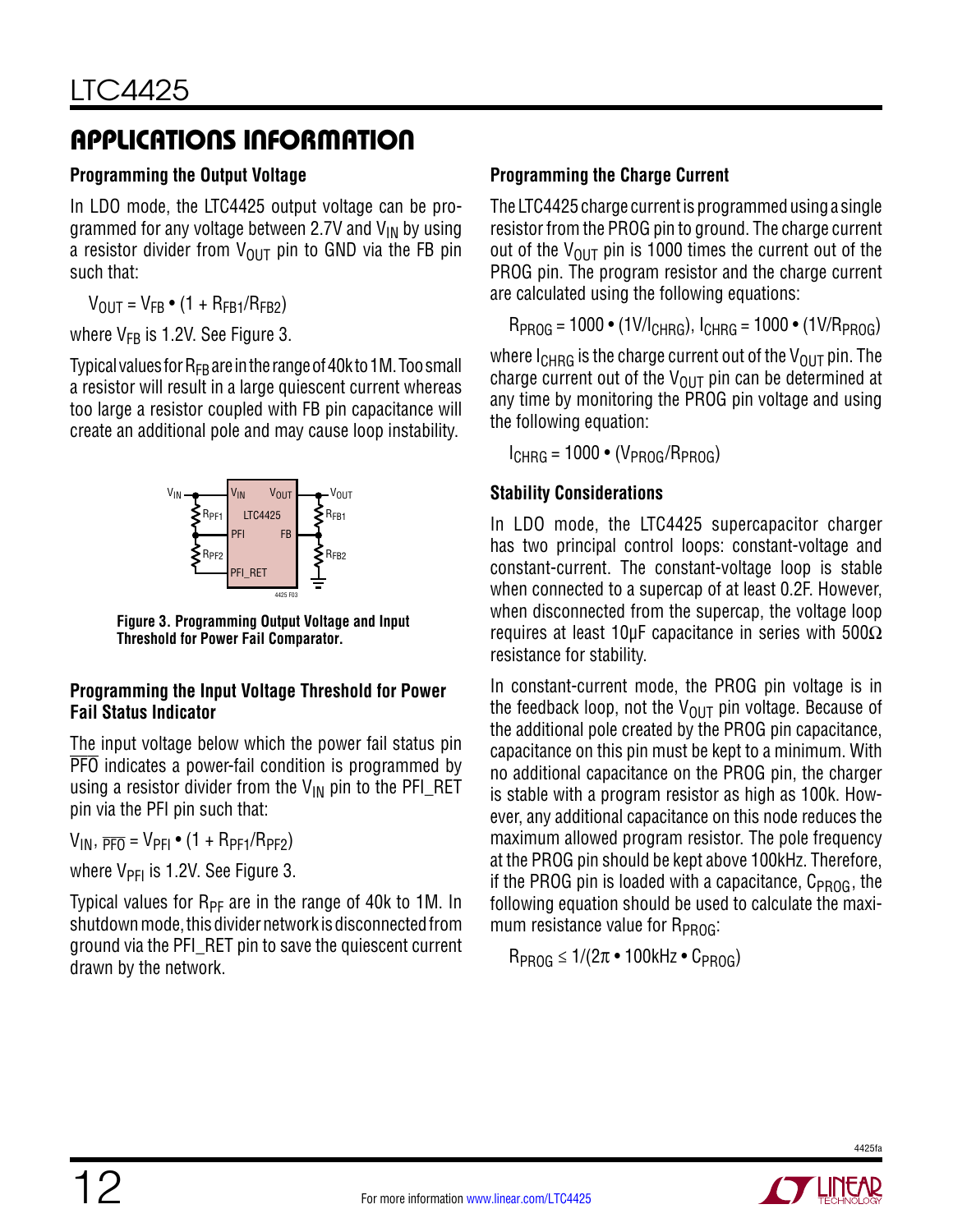### Applications Information

#### **Board Layout Considerations**

To be able to deliver maximum charge current under all conditions, it is critical that the exposed metal pad on the backside of the LTC4425's two packages have a good thermal contact to the PC board ground. Correctly soldered to a 2500mm2 double-sided 1 oz. copper board, the DFN package has a thermal resistance of approximately 43°C/W. Failure to make thermal contact between the exposed pad on the backside of the package and the copper board will result in a thermal resistance far greater than 43°C/W.

#### **Charge Current Reduction by the Thermal Regulator**

To protect the part against excessive heat generated by internal power dissipation, the LTC4425 is equipped with a thermal regulator which automatically reduces the charge current to maintain a maximum die temperature of 105°C. Ignoring the quiescent current, the power dissipation can be approximated by the following equation:

$$
P_D = (V_{IN} - V_{OUT}) \cdot I_{CHRG}
$$

If  $\theta_{JA}$  is the thermal resistance and  $T_A$  is the ambient temperature, then the die temperature can be calculated as:

$$
T_{DIE} = T_A + P_D \bullet \theta_{JA}
$$

When the part is in thermal regulation, the die temperature is 105 $^{\circ}$ C and for a given V<sub>IN</sub> and V<sub>OUT</sub>, the charge current can be determined by the following equation:

$$
I_{CHRG} = \frac{105 - T_A}{(V_{IN} - V_{OUT}) \cdot \theta_{JA}}
$$

For example, if the LTC4425 in the DFN package is used in LDO mode to charge a completely discharged supercap stack ( $V_{OIII}$  = 0V) at a room temperature of 25°C from a 5V source, the charge current, at first, will be limited to approximately:

$$
I_{\text{CHRG}} = \frac{105^{\circ}\text{C} - 25^{\circ}\text{C}}{(5-0)\text{V} \cdot 43^{\circ}\text{C}/\text{W}} = \frac{80^{\circ}\text{C}}{215^{\circ}\text{C}/\text{A}} = 372 \text{mA}
$$

As the output voltage rises, the charge current will gradually rise to the full charge current programmed by the PROG pin resistor as long as the constant-current loop is in control. If the LTC4425 is programmed for a charge current of 2A, the output voltage at which the part will deliver full charge current can be determined by the following equation:

$$
V_{\text{OUT}} = V_{\text{IN}} - \frac{105 - T_{\text{A}}}{I_{\text{CHRG}} \cdot \theta_{\text{JA}}}
$$

Using the previous example, for full charge current, the output voltage has to rise to at least:

$$
V_{\text{OUT}} = 5V - \frac{(105 - 25) \text{°C}}{2A \cdot 43 \text{°C} / W} = 5V - \frac{80 \text{°C}}{86 \text{°C} / V} = 4.07V
$$

Figure 4 shows the graph of charge current vs output voltage when the charge current profile is turned off by shorting the FB pin to GND and the charge current is limited by thermal regulation.



**Figure 4. Charge Current vs Output Voltage under Thermal Regulation (LDO Mode)**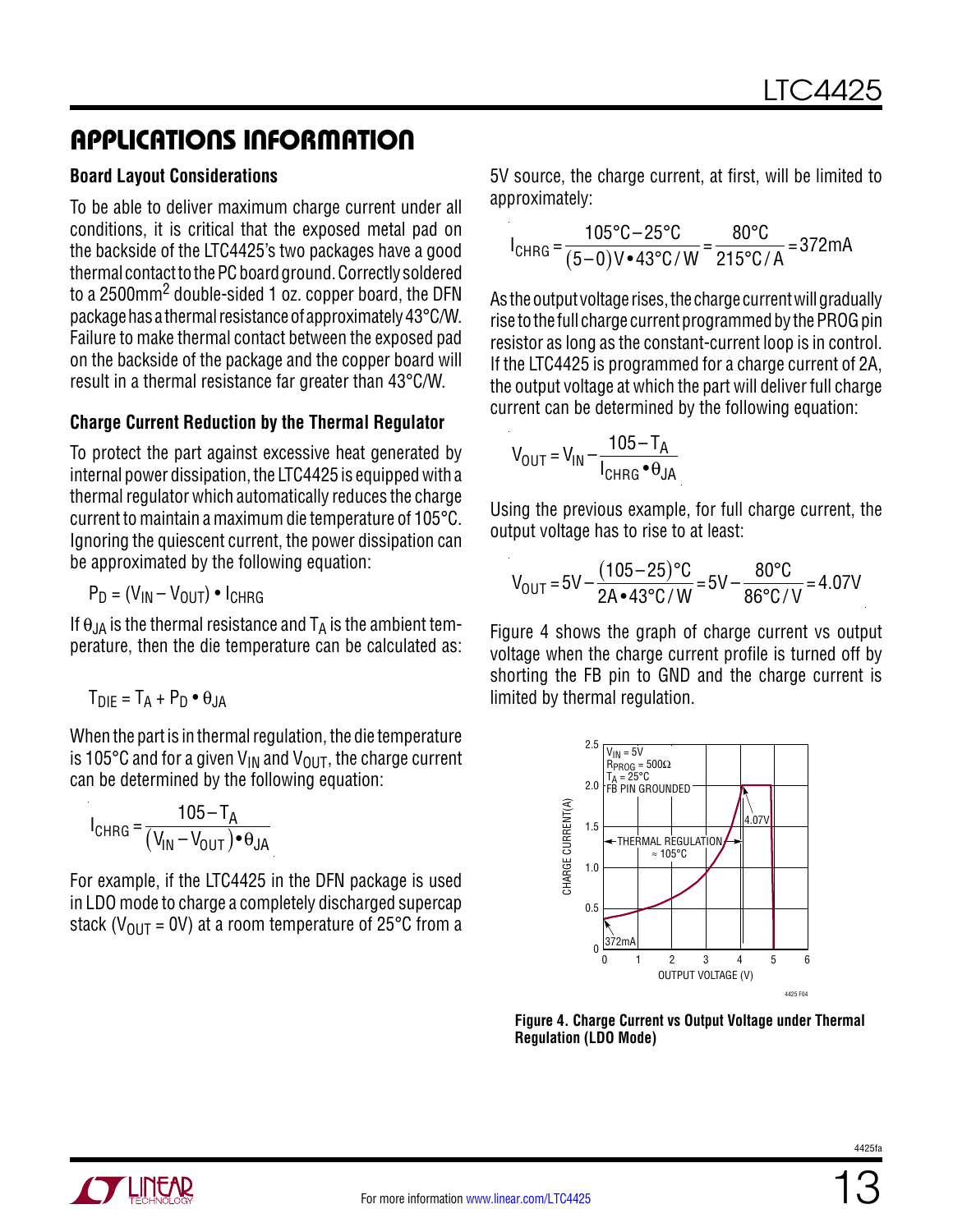# Applications Information

#### **Charging a Single Supercapacitor**

The LTC4425 can also be used to charge a single supercapacitor by connecting two series-connected matched ceramic capacitors (minimum 100µF), or two matched series resistors (~470k), in parallel with the supercapacitor as shown in Figure 5. Refer to Table 1 for supercapacitor manufacturers.

#### **Table 1. Supercapacitor Manufacturers**

| CAP-XX                    | www.cap-xx.com         |
|---------------------------|------------------------|
| <b>NESS CAP</b>           | www.nesscap.com        |
| Maxwell                   | www.maxwell.com        |
| <b>Bussmann</b>           | www.cooperbussmann.com |
| <b>AVX</b>                | www.avx.com            |
| <b>Illinois Capacitor</b> | www.illcap.com         |
| <b>Tecate Group</b>       | www.tecategroup.com    |
|                           |                        |



**Figure 5. Charging a Single Supercapacitor**

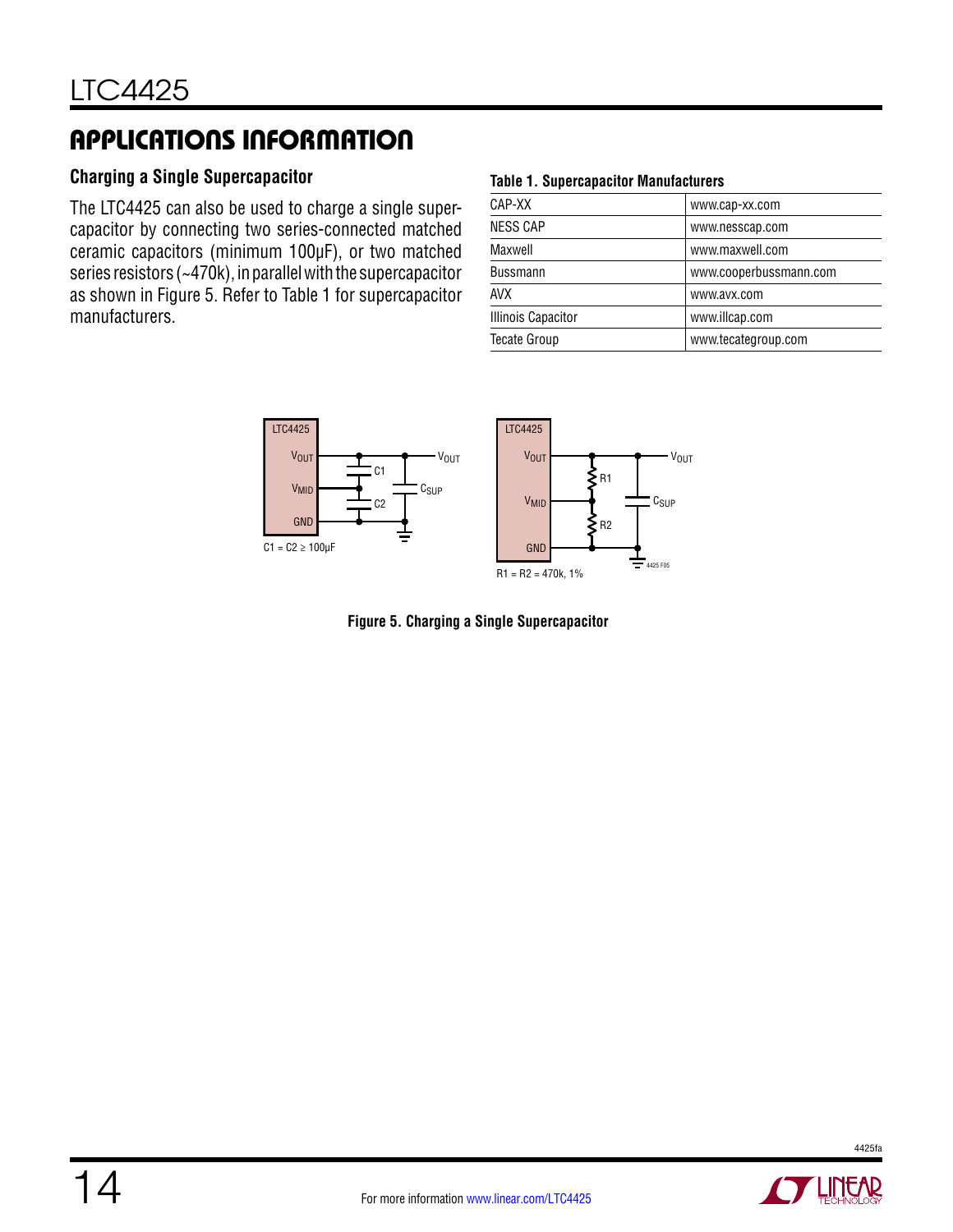

**USB to High Peak Power 3.3V Charging**

#### **3** × **AA Alkaline to High Peak Power 3.3V Charging**







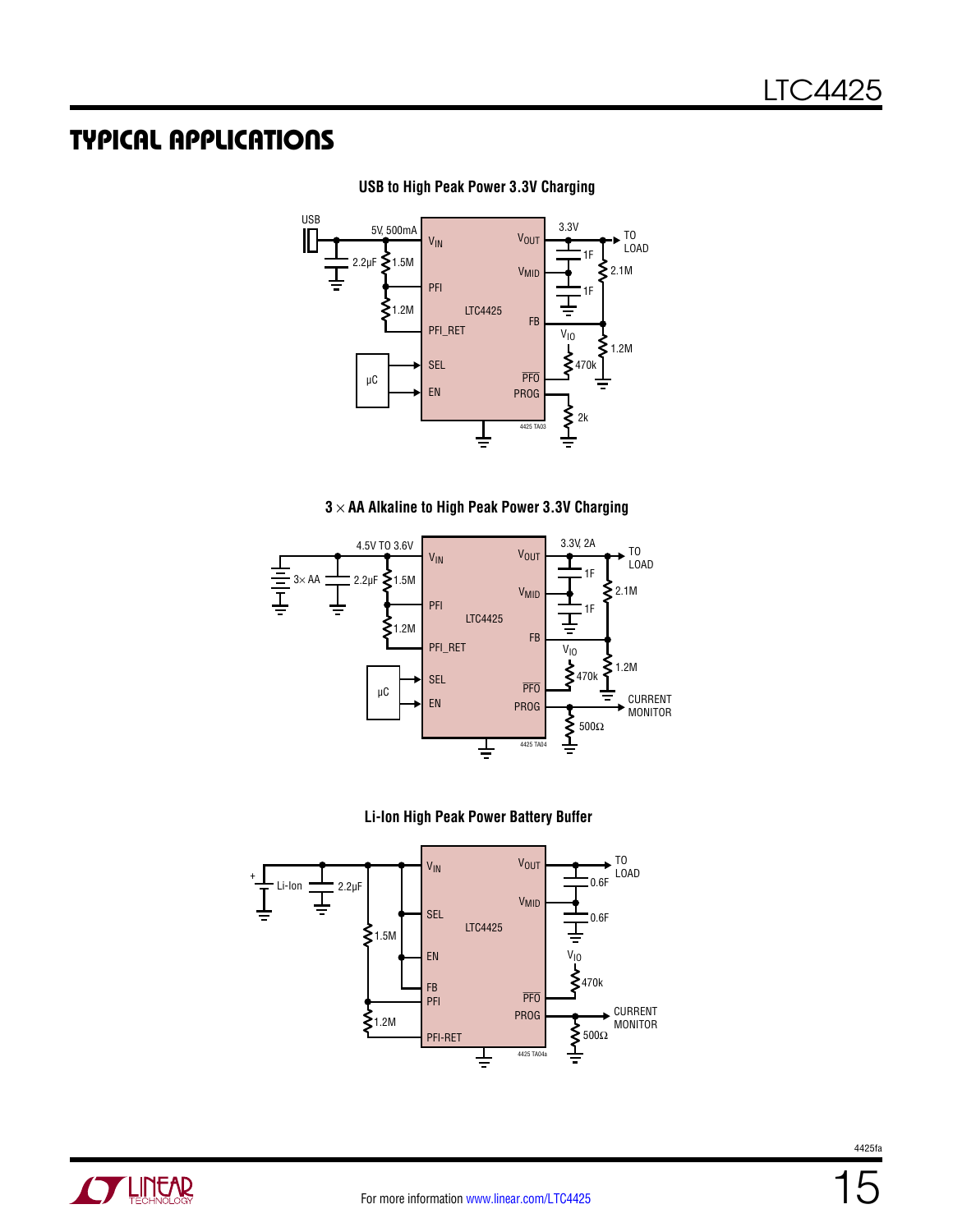

#### **High Current USB Charging with Power Path Control**

M1: SILICONIX Si2333

R2: VISHAY-DALE NTHS0603N011-N1003F

C1, C3: MURATA GRM21BR61A106KE19

C2: MURATA GRM188R71C104KA01

CSC: CAP-XX HS203F

#### **3.3V Peak-Power/Back-up Supply**



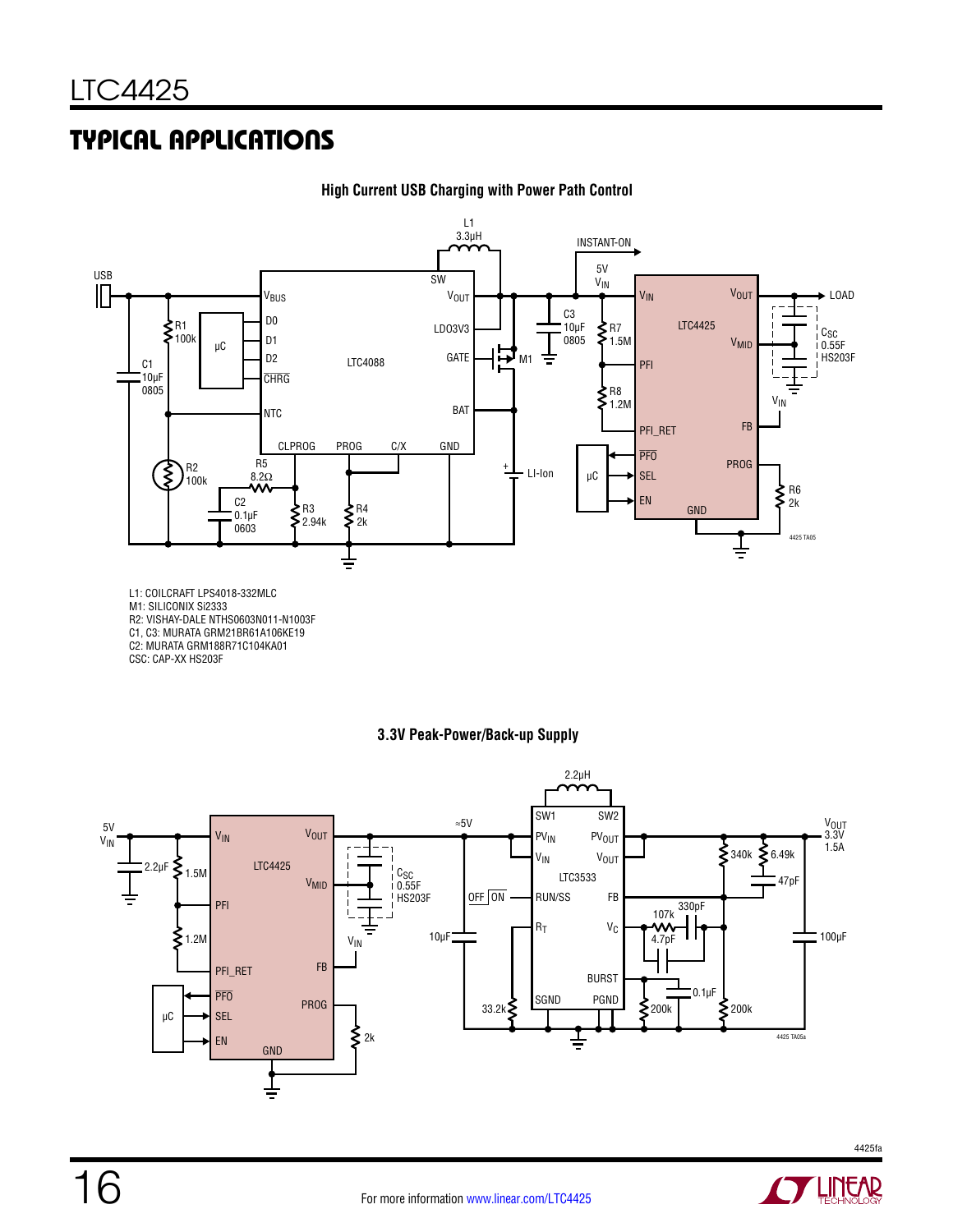

#### **12V to 5V/3.3V High Peak Power Supply**





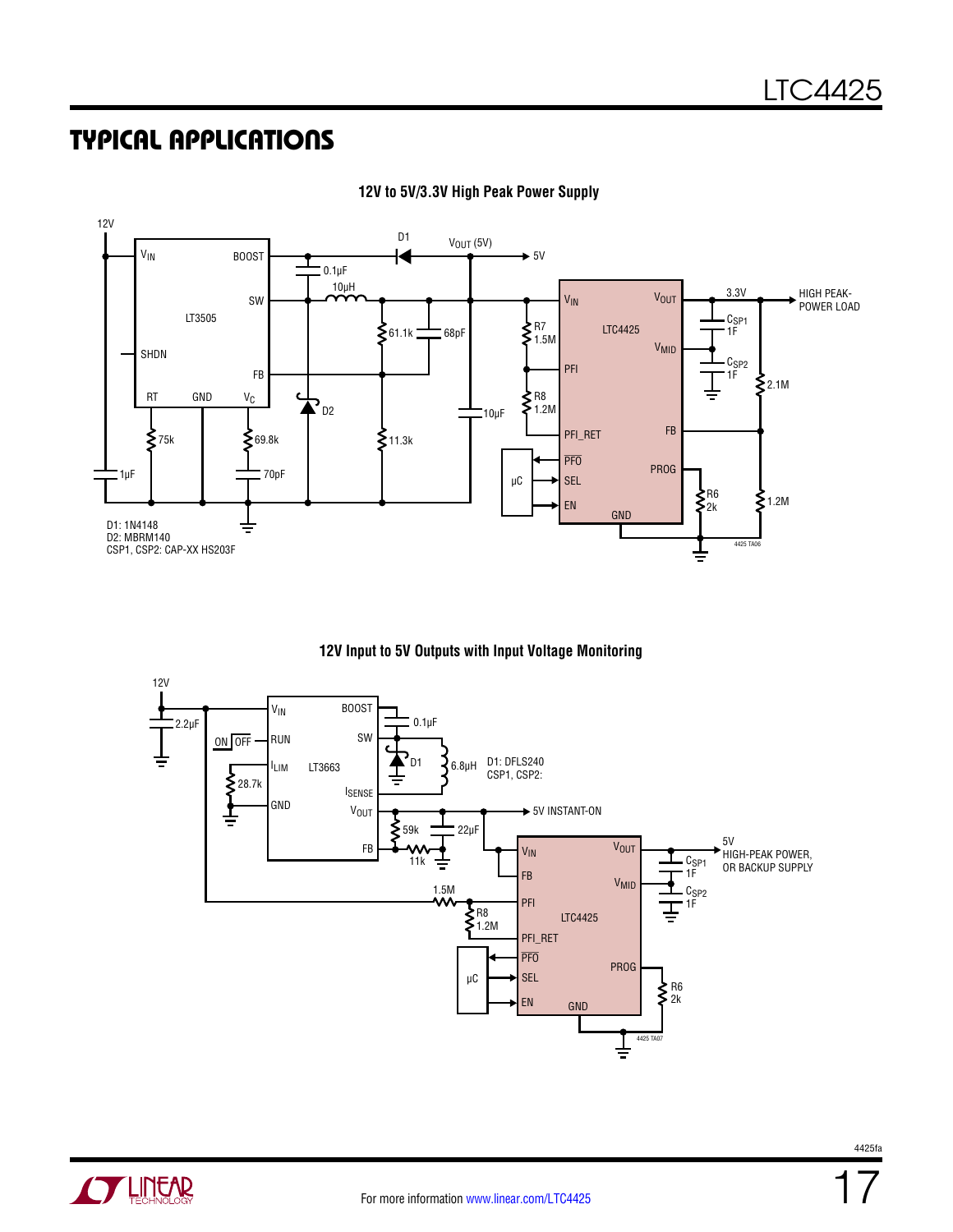

**Redundant High Peak Power Battery Supplies**

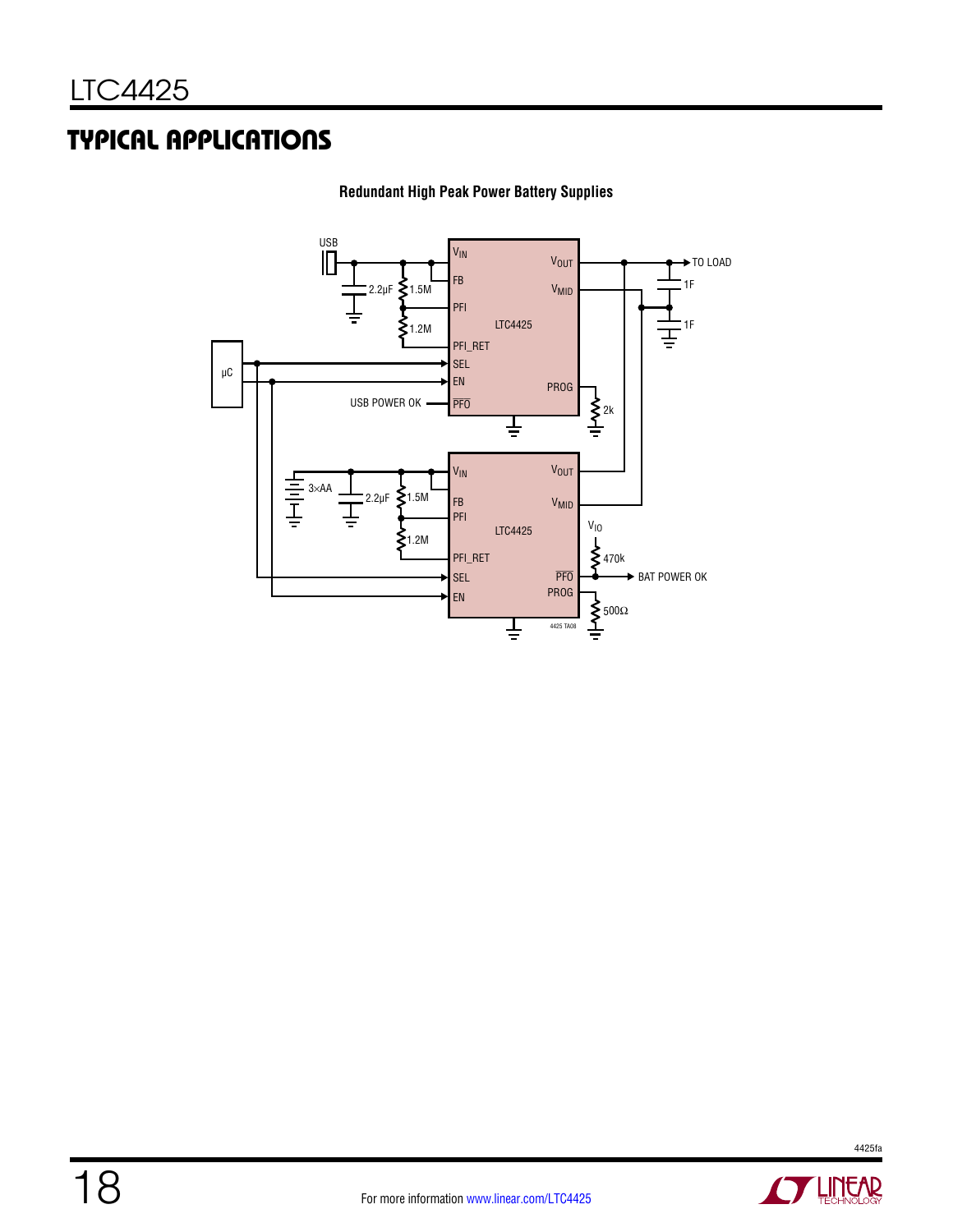### Package Description

**Please refer to<http://www.linear.com/product/LTC4425#packaging> for the most recent package drawings.**





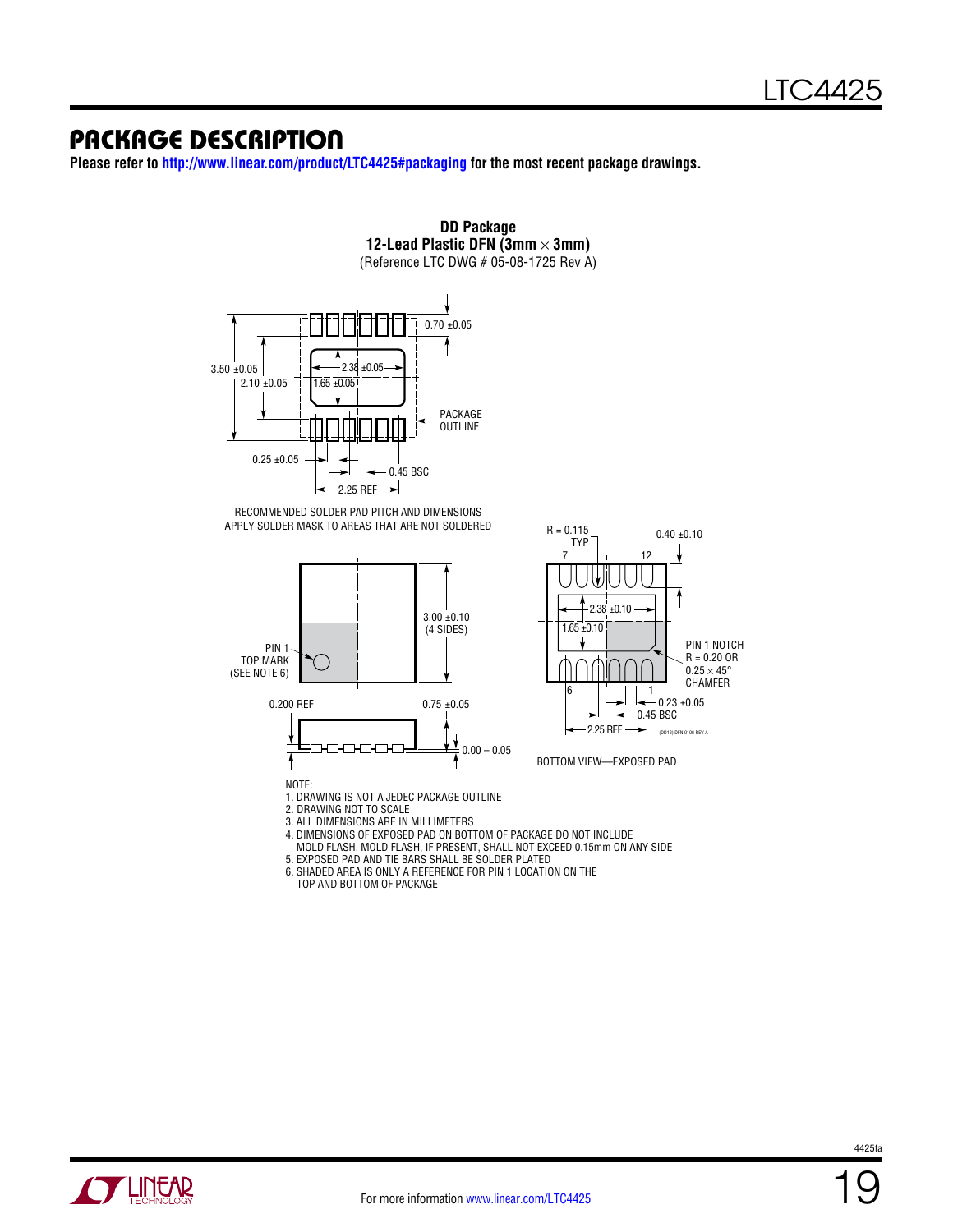### Package Description

**Please refer to<http://www.linear.com/product/LTC4425#packaging> for the most recent package drawings.**



**MSE Package**

 MOLD FLASH, PROTRUSIONS OR GATE BURRS SHALL NOT EXCEED 0.152mm (.006") PER SIDE 4. DIMENSION DOES NOT INCLUDE INTERLEAD FLASH OR PROTRUSIONS.

INTERLEAD FLASH OR PROTRUSIONS SHALL NOT EXCEED 0.152mm (.006") PER SIDE

5. LEAD COPLANARITY (BOTTOM OF LEADS AFTER FORMING) SHALL BE 0.102mm (.004") MAX

6. EXPOSED PAD DIMENSION DOES INCLUDE MOLD FLASH. MOLD FLASH ON E-PAD SHALL

NOT EXCEED 0.254mm (.010") PER SIDE.

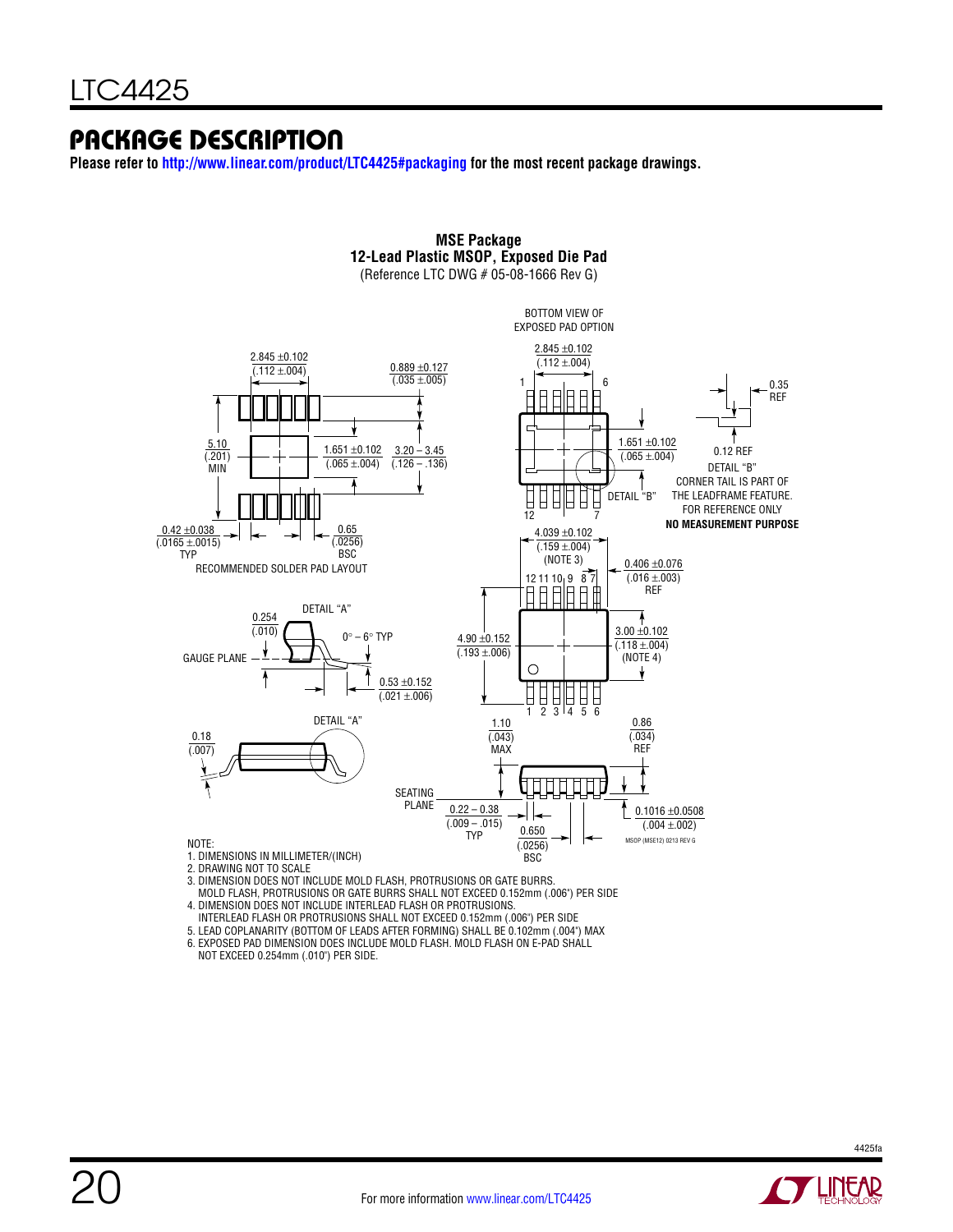### Revision History

| <b>REV</b> | DATE              | ПF<br>TIUN                                                   | : NUMBER<br><b>PAGF</b> |
|------------|-------------------|--------------------------------------------------------------|-------------------------|
|            | 00/1<br>10<br>UZ) | section<br>l Charqing a Single<br>Supercapacitor<br>Enhanced |                         |